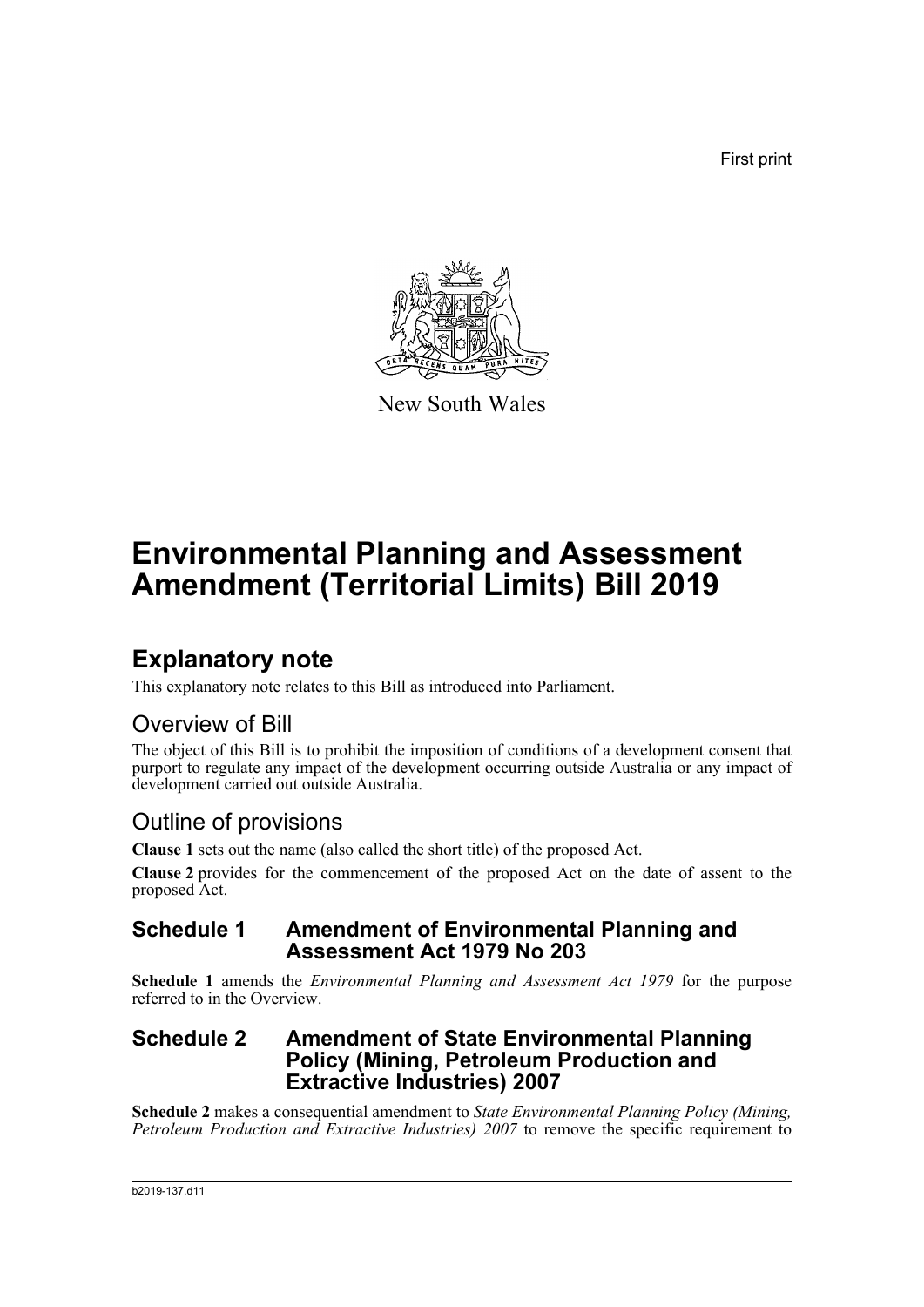Environmental Planning and Assessment Amendment (Territorial Limits) Bill 2019 [NSW] Explanatory note

consider downstream greenhouse gas emissions in determining a development application for development for the purposes of mining, petroleum production or an extractive industry.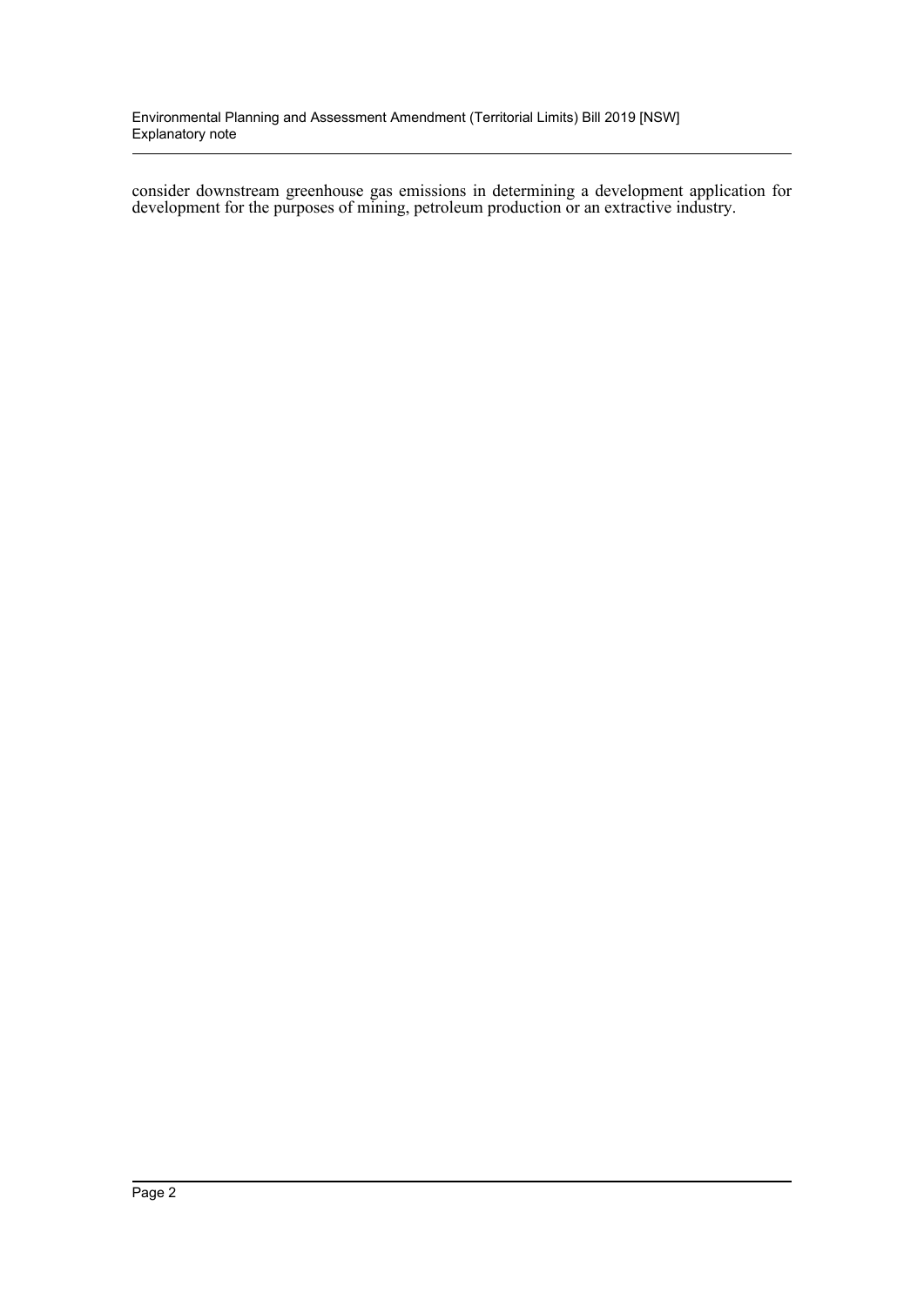First print



New South Wales

# **Environmental Planning and Assessment Amendment (Territorial Limits) Bill 2019**

## **Contents**

|                   |                                                                                                                          | Page          |
|-------------------|--------------------------------------------------------------------------------------------------------------------------|---------------|
|                   | Name of Act                                                                                                              | 2             |
|                   | Commencement                                                                                                             | $\mathcal{P}$ |
| Schedule 1        | <b>Amendment of Environmental Planning and Assessment Act 1979</b><br><b>No 203</b>                                      |               |
| <b>Schedule 2</b> | Amendment of State Environmental Planning Policy (Mining,<br><b>Petroleum Production and Extractive Industries) 2007</b> |               |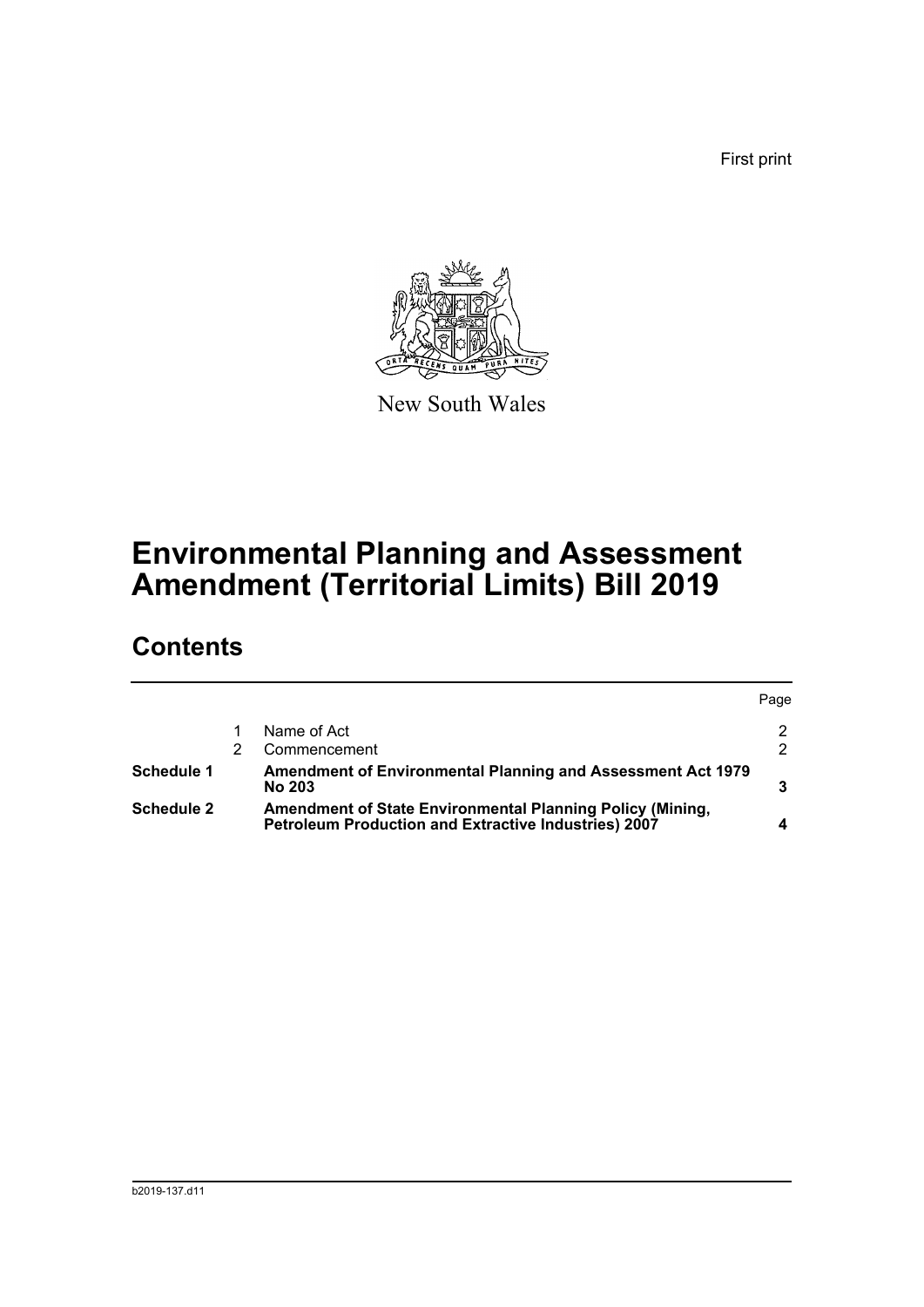

New South Wales

# **Environmental Planning and Assessment Amendment (Territorial Limits) Bill 2019**

No , 2019

#### **A Bill for**

An Act to make amendments to environmental planning legislation with respect to the imposition of conditions of development consent.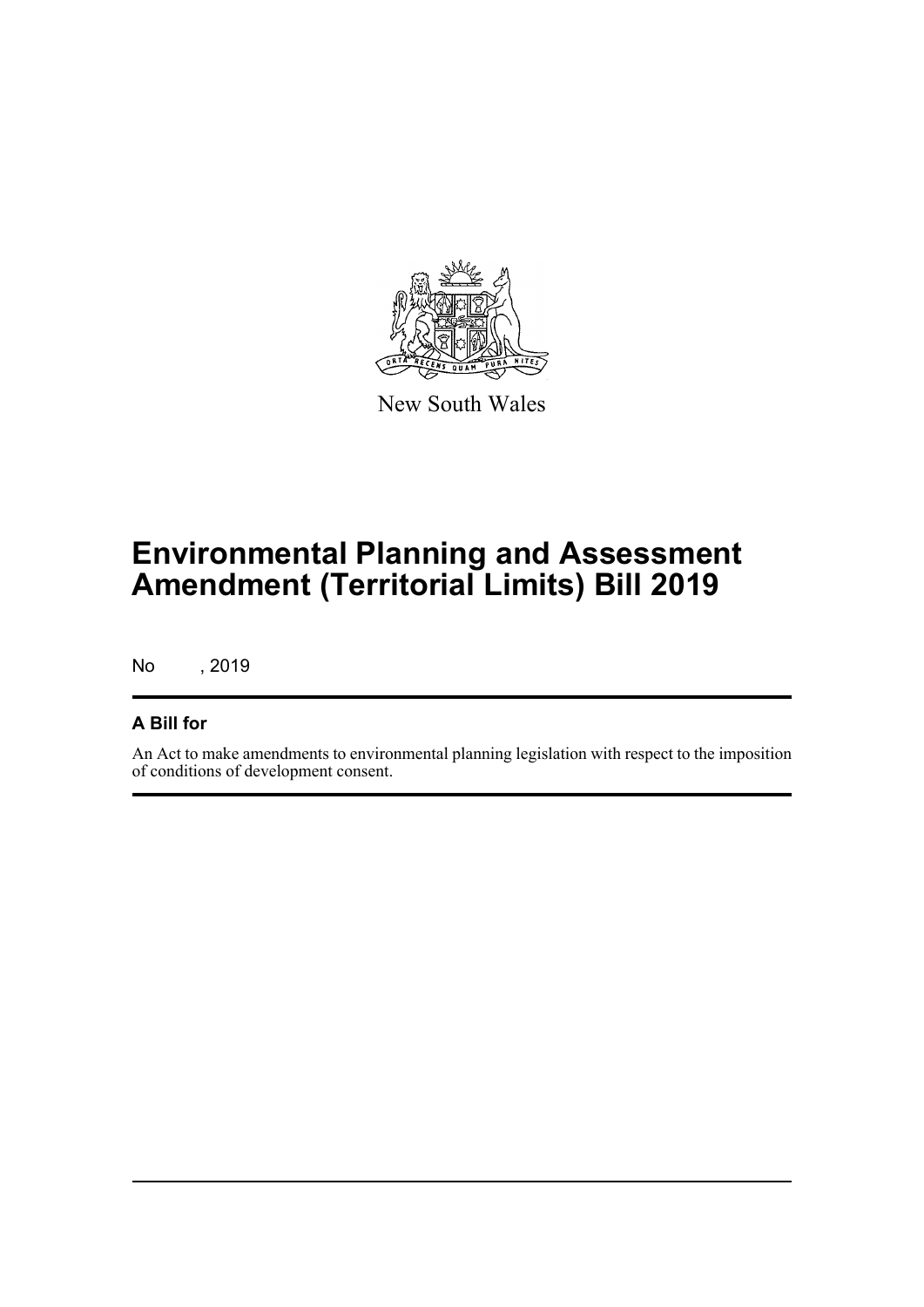Environmental Planning and Assessment Amendment (Territorial Limits) Bill 2019 [NSW]

<span id="page-4-1"></span><span id="page-4-0"></span>

| The Legislature of New South Wales enacts—                                                        |                     |
|---------------------------------------------------------------------------------------------------|---------------------|
| Name of Act                                                                                       | $\overline{2}$      |
| This Act is the Environmental Planning and Assessment Amendment (Territorial<br>Limits) Act 2019. | 3<br>$\overline{4}$ |
| <b>Commencement</b>                                                                               | 5                   |
| This Act commences on the date of assent to this Act.                                             | 6                   |
|                                                                                                   |                     |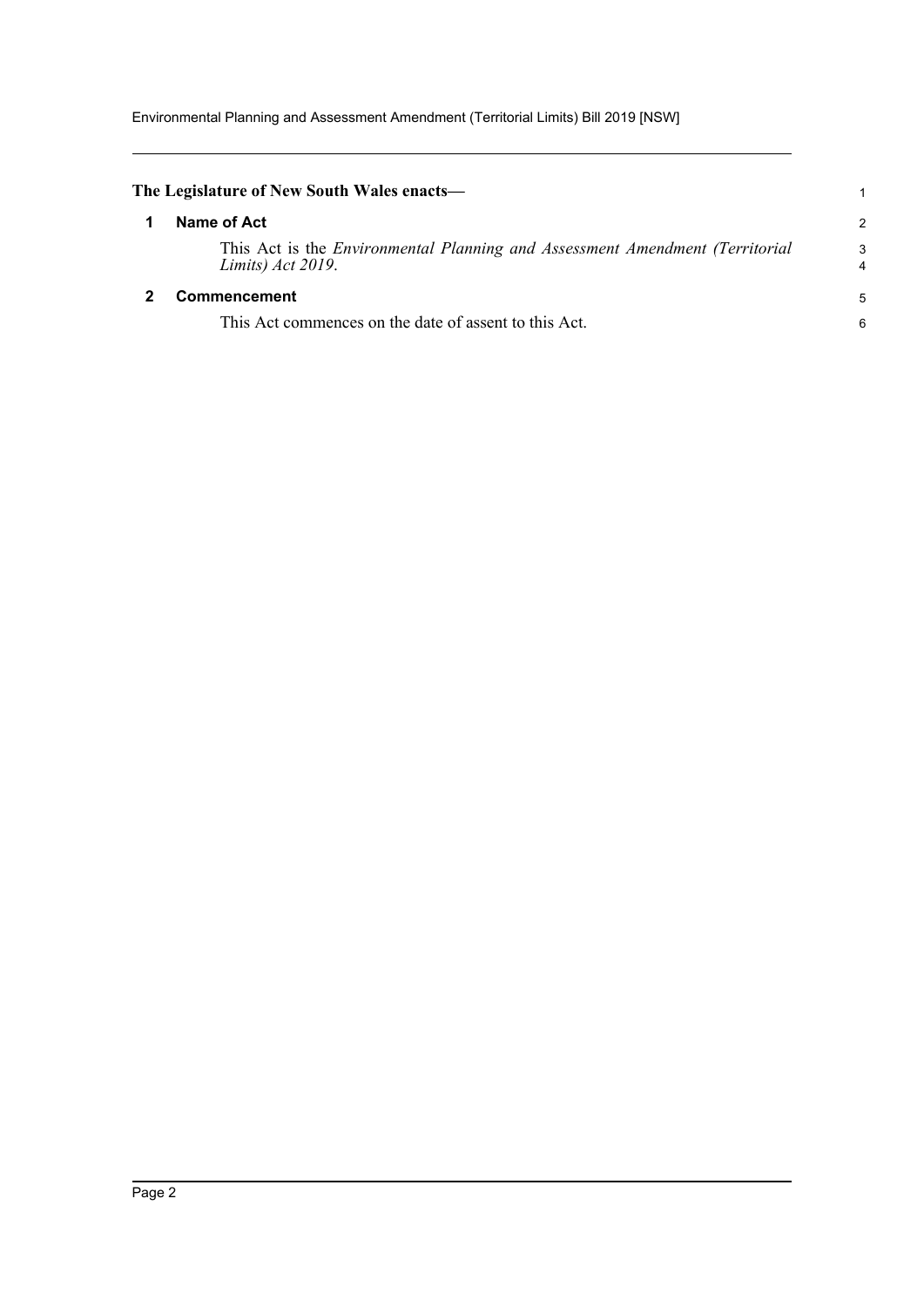<span id="page-5-0"></span>

| <b>Schedule 1</b> | <b>Amendment of Environmental Planning and</b><br><b>Assessment Act 1979 No 203</b> |
|-------------------|-------------------------------------------------------------------------------------|
|                   |                                                                                     |

#### **Section 4.17A**

Insert after section 4.17—

#### **4.17A Prohibited conditions**

- (1) A condition of a development consent described in this section has no effect despite anything to the contrary in this Act.
- (2) A condition imposed for the purpose of achieving outcomes or objectives relating to—
	- (a) the impacts occurring outside Australia or an external Territory as a result of the development, or

1 2

3 4

(b) the impacts occurring in the State as a result of any development carried out outside Australia or an external Territory.